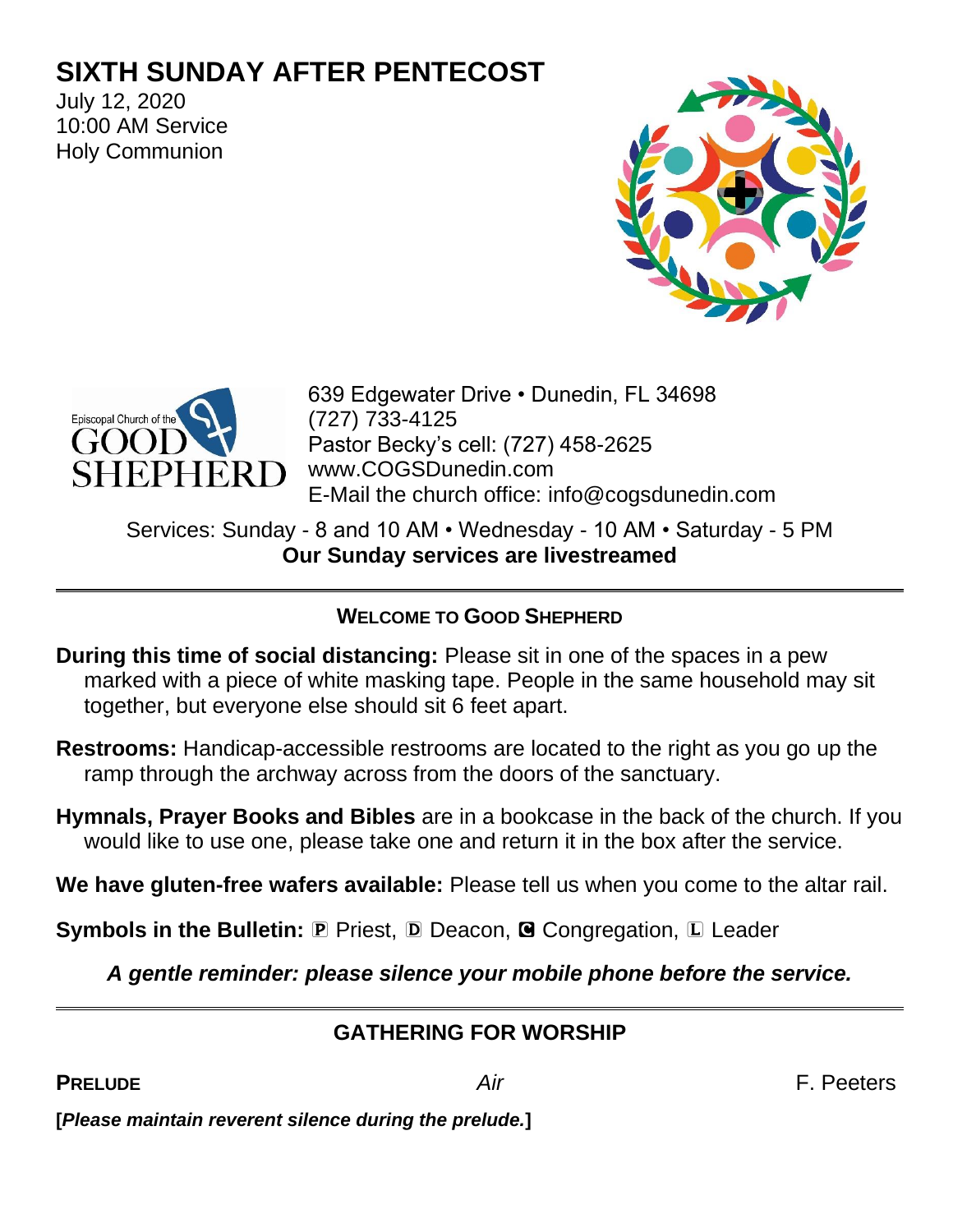[*Please remain seated.*]

#### **THE OPENING ACCLAMATION**

- P Blessed be God: Father, Son, and Holy Spirit.
- C **And blessed be God's kingdom, now and for ever. Amen.**

#### **THE COLLECT FOR PURITY**

a **Almighty God, to you all hearts are open, all desires known, and from you no secrets are hid: Cleanse the thoughts of our hearts by the inspiration of your Holy Spirit, that we may perfectly love you, and worthily magnify your holy Name; through Christ our Lord. Amen.**

**THE GATHERING HYMN** Spirit Divine, Attend Our Prayers H. 509 vs. 1,3,4 [*Please stand when invited.*]

*Spirit divine, attend our prayers, and make this house thy home; descend with all thy gracious powers, O come, great Spirit, come!*

*Come as the fire, and purge our hearts like sacrificial flame; let our whole soul an offering be to our Redeemer's Name.*

*Come as the dove, and spread thy wings, the wings of peaceful love; and let thy Church on earth become blest as the Church above.*

#### **THE COLLECT OF THE DAY**

P The Lord be with you.

#### C **And also with you.**

P Let us pray…. Teach us, good Lord God, to serve you as you deserve, to give and not to count the cost, to fight and not to heed the wounds, to toil and not to seek for rest, to labor and not to ask for reward, except that of knowing that we do your will, through Jesus Christ, our Savior and Lord.

#### C **Amen**.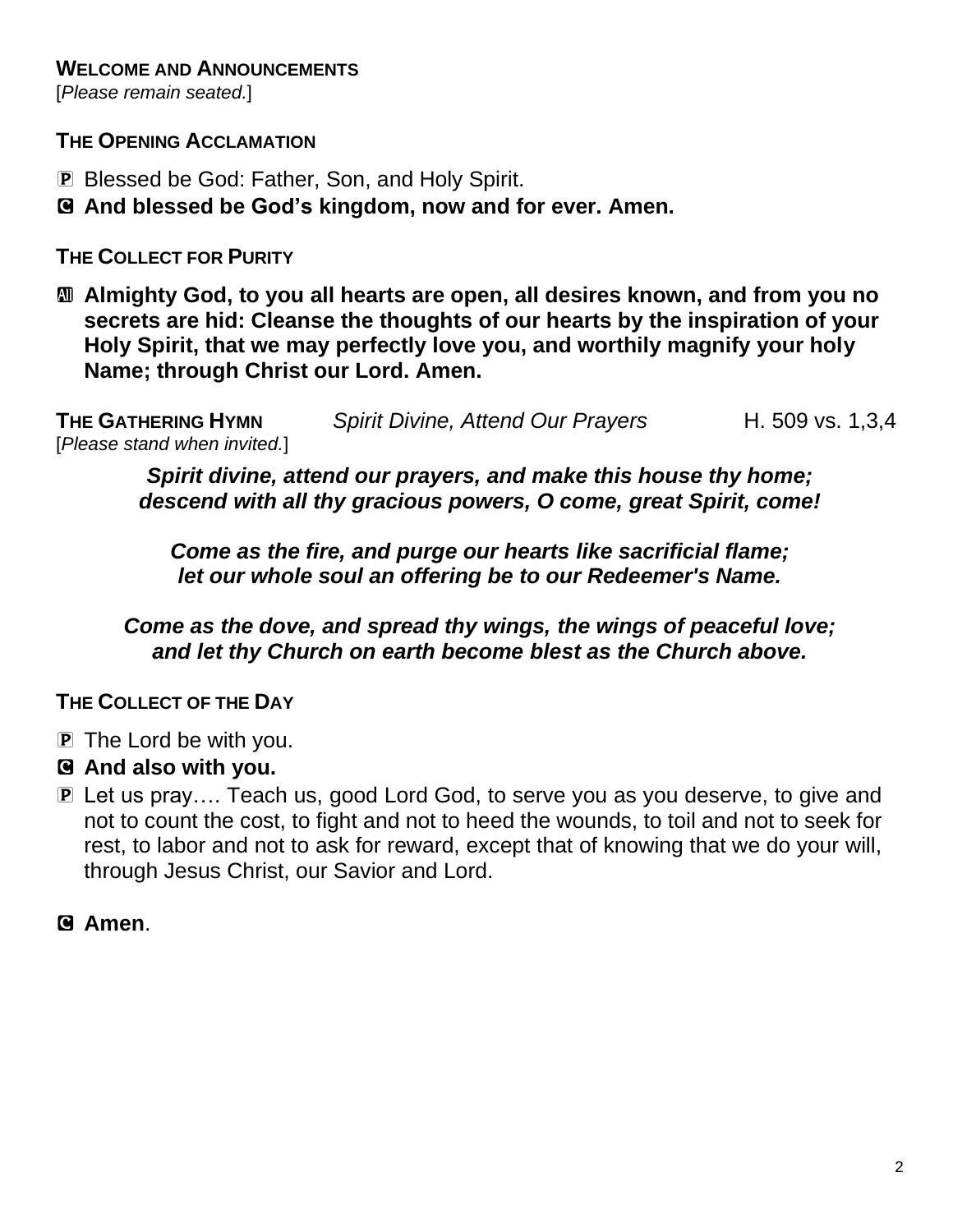#### **THE WORD OF GOD**

**THE READINGS:** Isaiah 55:10-13, Psalm 65:9-14, Romans 8:1-11, Matthew 13:1-9, 18-23 [*Please be seated.*]

# **The First Reading:**

L *The First Reading is taken from Isaiah Chapter 55…*

Just as the rain and the snow come down from the sky and don't return there without watering the earth, making it conceive and yield plants and providing seed to the sower and food to the eater, so is my word that comes from my mouth; it does not return to me empty. Instead, it does what I want, and accomplishes what I intend.

Yes, you will go out with celebration, and you will be brought back in peace. Even the mountains and the hills will burst into song before you; all the trees of the field will clap their hands. In place of the thorn the cypress will grow; in place of the nettle the myrtle will grow. This will attest to the Lord's stature, an enduring reminder that won't be removed.

L The Word of the Lord.

C **Thanks be to God.**

[*Please remain seated.*]

**Metrical Psalm 65** Tune: Jesus Shall Reign

*You visit all the earth, O Lord, And water it abundantly; Your stream runs full; preparing grain, You make provision rich and free.*

*You drench the furrows, smooth the fields, Make soft the ground with heavy rain; You crown with goodness all the year And leave rich paths across the plain.*

*May desert fields be filled with herds, And hills be clothed with gladness, too; May meadows clothe themselves with flocks And fields with grain and sing to you.*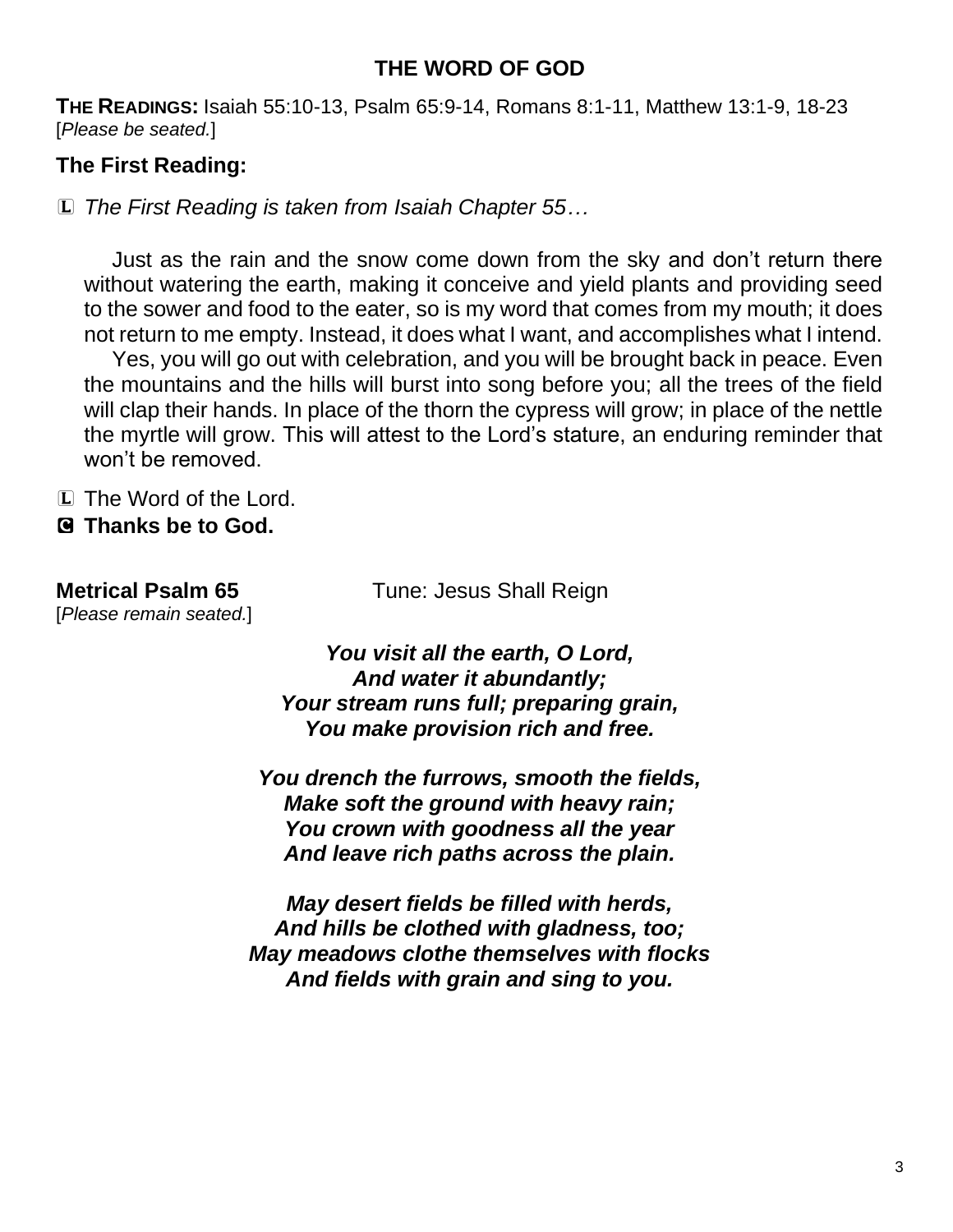# **The Second Reading**

L *The Second Reading is taken from Romans, chapter 8…*

So now there isn't any condemnation for those who are in Christ Jesus. The law of the Spirit of life in Christ Jesus has set you free from the law of sin and death. God has done what was impossible for the Law, since it was weak because of selfishness. God condemned sin in the body by sending his own Son to deal with sin in the same body as humans, who are controlled by sin. He did this so that the righteous requirement of the Law might be fulfilled in us. Now the way we live is based on the Spirit, not based on selfishness. People whose lives are based on selfishness think about selfish things, but people whose lives are based on the Spirit think about things that are related to the Spirit. The attitude that comes from selfishness leads to death, but the attitude that comes from the Spirit leads to life and peace. So the attitude that comes from selfishness is hostile to God. It doesn't submit to God's Law, because it can't. People who are self-centered aren't able to please God.

But you aren't self-centered. Instead you are in the Spirit, if in fact God's Spirit lives in you. If anyone doesn't have the Spirit of Christ, they don't belong to him. If Christ is in you, the Spirit is your life because of God's righteousness, but the body is dead because of sin. If the Spirit of the one who raised Jesus from the dead lives in you, the one who raised Christ from the dead will give life to your human bodies also, through his Spirit that lives in you.

L The Word of the Lord.

#### C **Thanks be to God.**

**THE GOSPEL ACCLAMATION** *O Christ, the Word Incarnate* **H** 632 v.1 [*Please stand.*]

#### *O Christ, the Word Incarnate, O Wisdom from on high, O Truth, unchanged, unchanging, O Light of our dark sky; we praise thee for the radiance that from the scripture's page, a lantern to our footsteps, shines on from age to age.*

#### **The Gospel**

D The Holy Gospel of our Lord Jesus Christ according to Matthew.

# C **Glory to you, Lord Christ.**

D That day Jesus went out of the house and sat down beside the lake. Such large crowds gathered around him that he climbed into a boat and sat down. The whole crowd was standing on the shore. He said many things to them in parables: "A farmer went out to scatter seed. As he was scattering seed, some fell on the path, and birds came and ate it. Other seed fell on rocky ground where the soil was shallow. They sprouted immediately because the soil wasn't deep. But when the sun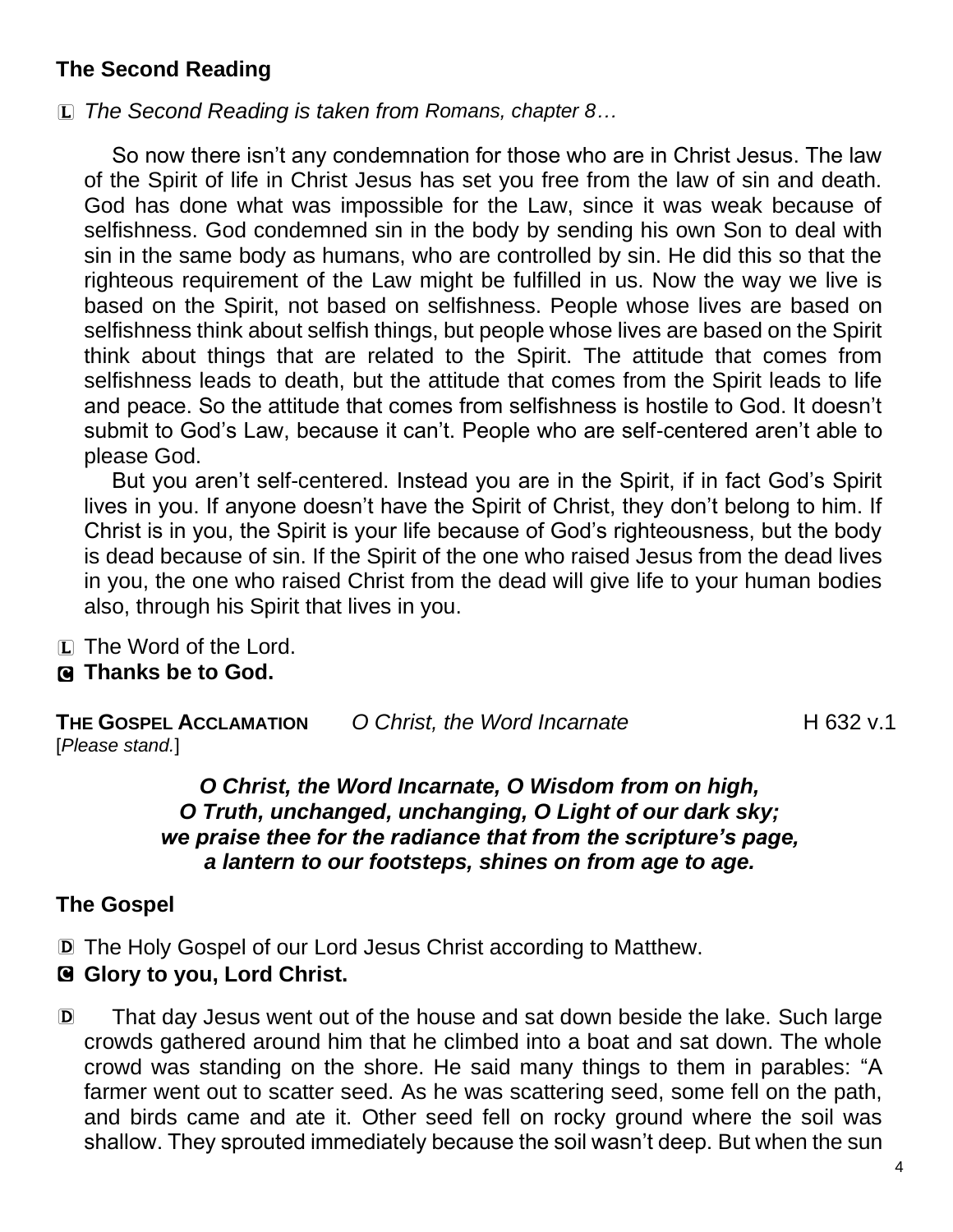came up, it scorched the plants, and they dried up because they had no roots. Other seed fell among thorny plants. The thorny plants grew and choked them. Other seed fell on good soil and bore fruit, in one case a yield of one hundred to one, in another case a yield of sixty to one, and in another case a yield of thirty to one. Everyone who has ears should pay attention.

"Consider then the parable of the farmer. Whenever people hear the word about the kingdom and don't understand it, the evil one comes and carries off what was planted in their hearts. This is the seed that was sown on the path. As for the seed that was spread on rocky ground, this refers to people who hear the word and immediately receive it joyfully. Because they have no roots, they last for only a little while. When they experience distress or abuse because of the word, they immediately fall away. As for the seed that was spread among thorny plants, this refers to those who hear the word, but the worries of this life and the false appeal of wealth choke the word, and it bears no fruit. As for what was planted on good soil, this refers to those who hear and understand, and bear fruit and produce—in one case a yield of one hundred to one, in another case a yield of sixty to one, and in another case a yield of thirty to one."

D The Gospel of the Lord.

C **Praise to you, Lord Christ.**

| <b>THE SERMON</b>      | <b>Cindy Roehl</b>              |
|------------------------|---------------------------------|
| [Please be seated.]    |                                 |
| <b>THE SERMON HYMN</b> | A Sower Came from Ancient Hills |
| [Please stand.]        | Tune: Kingsfold                 |

*A Sower came from ancient hills and cast good seed abroad: his field, ten thousand human hearts; his seed, the word of God. And some who listen would not hear, and some who heard forgot. But some received in fertile soil the truth the Sower taught.* 

*A sower walked through out the land and, everywhere he trod, he sowed his life because he was himself the Seed of God. But then, atop a barren hill, beneath a darkening sky, they threw God's Seed on Stony ground and left it there to die.* 

*O Christ, you come among us still, the Sower and the Seed. As once you sowed the truth of God in glowing word and deed, implant your Word in waiting hearts, and let it there take hold, until it bears in fruitful lives a harvest hundred fold.*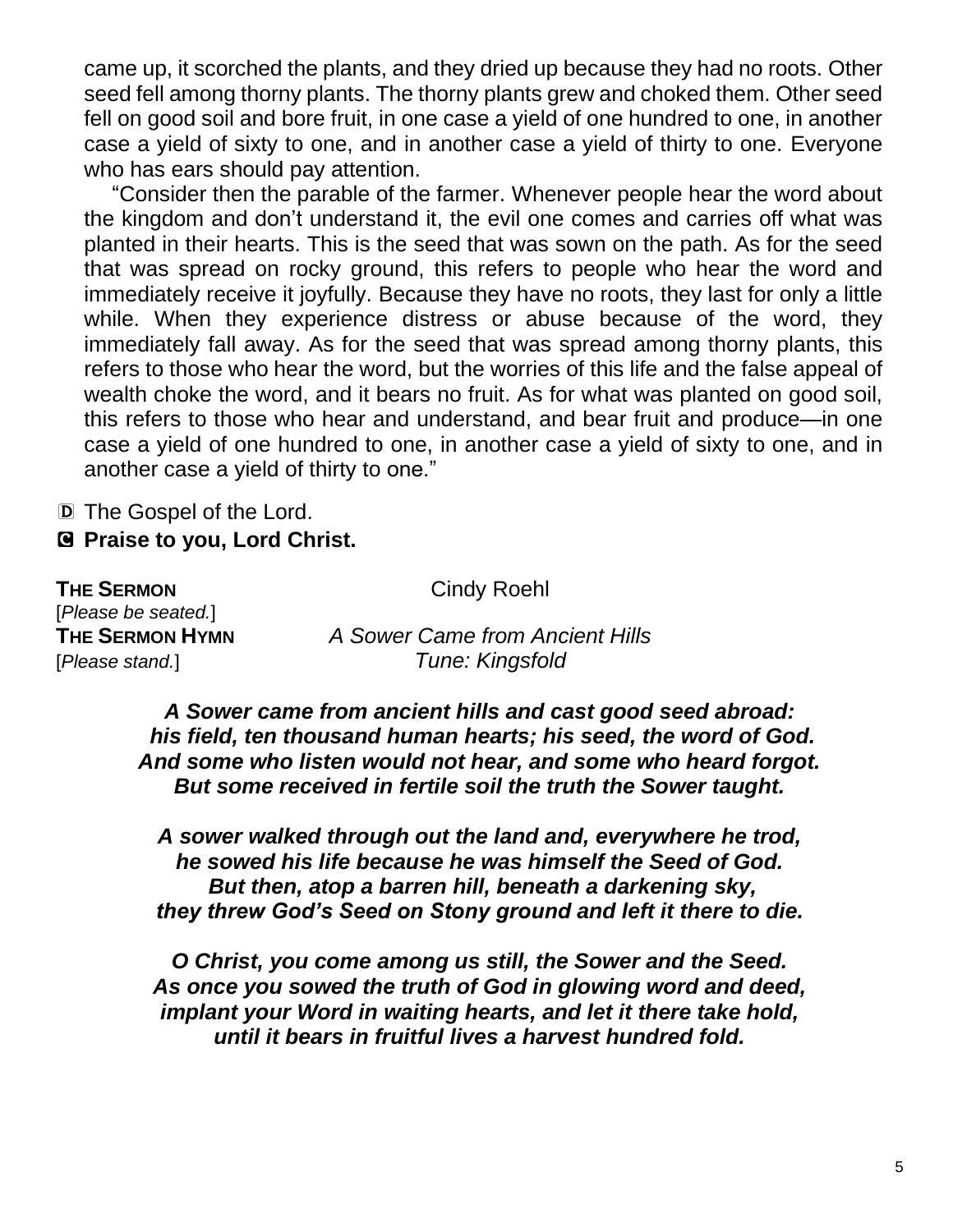#### **THE NICENE CREED**

C **We believe in one God, the Father, the Almighty, maker of heaven and earth, of all that is, seen and unseen.** 

**We believe in one Lord, Jesus Christ, the only Son of God, eternally begotten of the Father, God from God, Light from Light, true God from true God, begotten, not made, of one Being with the Father. Through him all things were made. For us and for our salvation he came down from heaven: by the power of the Holy Spirit he became incarnate from the Virgin Mary, and was made man. For our sake he was crucified under Pontius Pilate; he suffered death and was buried. On the third day he rose again in accordance with the Scriptures; he ascended into heaven and is seated at the right hand of the Father. He will come again in glory to judge the living and the dead, and his kingdom will have no end.**

**We believe in the Holy Spirit, the Lord, the giver of life, who proceeds from the Father and the Son. With the Father and the Son he is worshiped and glorified. He has spoken through the Prophets. We believe in one holy catholic and apostolic Church. We acknowledge one baptism for the forgiveness of sins. We look for the resurrection of the dead, and the life of the world to come. Amen.**

#### **THE PRAYERS OF THE PEOPLE**

[*Please sit, stand or kneel, as you choose.*]

- D Let us pray to God, who is made known in Jesus Christ:
- L Heavenly Father, direct our way to you in this season and always. Let the congregation of Good Shepherd be a place where your son Jesus is known and your peace is shared.
- C **We thank you for everyone who has gathered to worship you today, in this place and in every place. We ask you to bless all people in their walk with you.**
- L Sovereign Lord, bless and guide the leaders of the Church: Michael, our Presiding Bishop; Dabney, our Bishop; Barry and Michael, our Assisting Bishops; for Becky, our Rector, Cindy, our Deacon, and Ann, our Priest Associate.
- C **We for ourselves and all ministers, lay and ordained, who serve your church, that all that is done in your name indeed proclaims your glory.**
- L We pray for our leaders, that they may be guided by your Wisdom and be dedicated to the common good.
- C **Give them strength and courage to know and accomplish your purposes in the midst of the evil of these days.**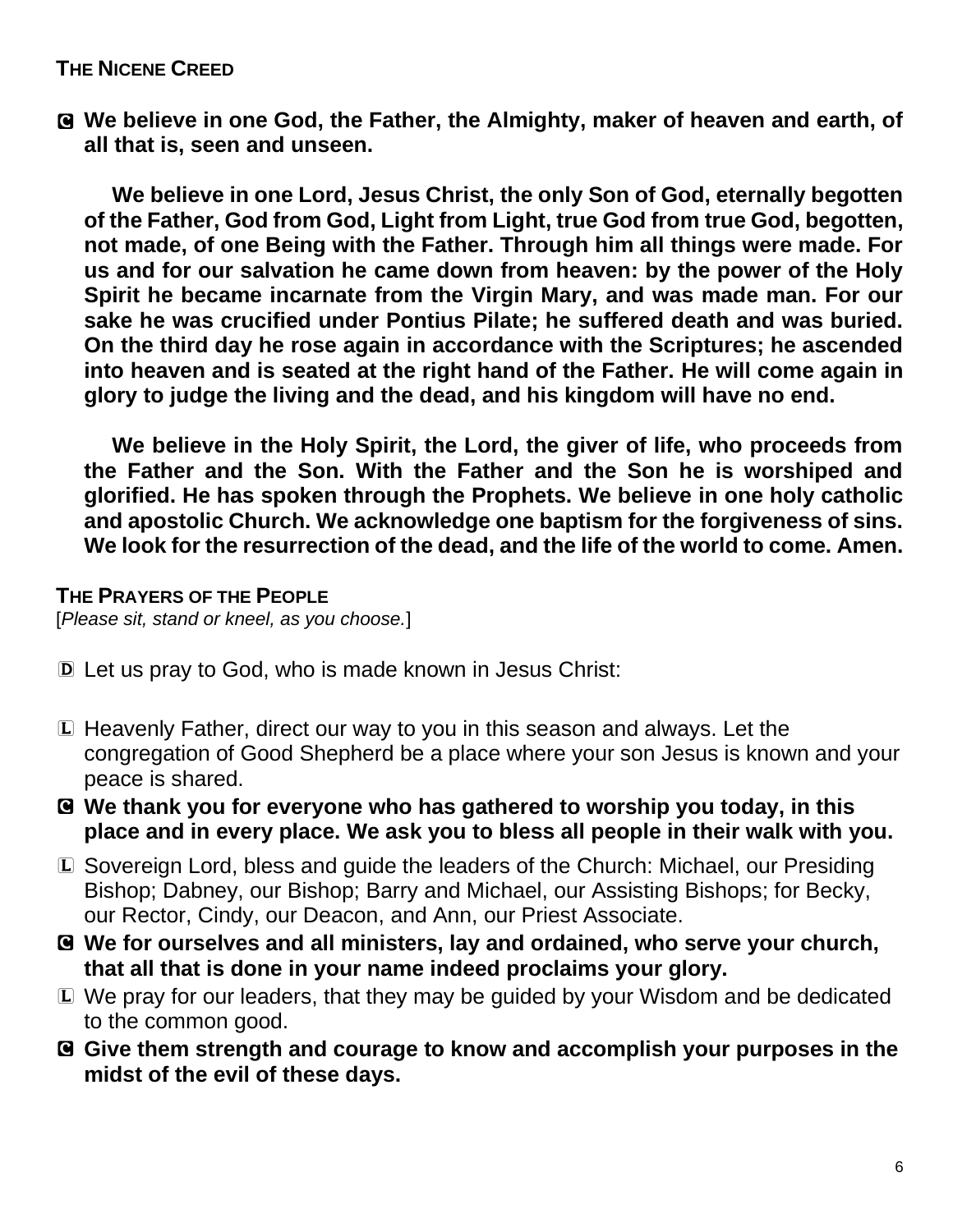- L Let your nurturing love today strengthen those who are seeking the resolve to make tough decisions, take on new responsibilities, or break free from bondage. Bless all who are suffering from any grief, illness, or adversity, especially [*add names from notebook*] and those we now name aloud or in our hearts. [*Leave time*. . .] Help them to know they are not alone.
- C **Give them peace, courage, hope and renewal, and through their struggles may they come into closer communion with you, the One who redeems and restores.**
- L We thank you for the blessings of this life, especially the flowers that grace our sanctuary, and for the birthdays this coming week of Phil Beauchamp, Mary Ratliff, Linda Johnson, John Russotto, John Scott, Carol Cretella & Jennie Hett. For those celebrating anniversaries this week: Charlotte & Dick Smedley and Kevin & Cindy Matson Let all Creation rejoice.
- C **Give us one more blessing: hearts that know how to see and thank you for the countless gifts you bestow upon us.**
- L Living God, bless those who have died, [especially *add names from notebook*] and those we now name aloud or in our hearts. [*Leave time .* . . .] Let light perpetual shine upon them.
- C **Bring them into your light and love, and comfort those who grieve.**
- L We pray that together we may live the promises we make in our baptismal covenant:
- C **to proclaim by word and action the good news of God in Christ, to love all neighbors as we love ourselves, and to strive for justice and peace, respecting the dignity of all people. Let us offer ourselves to one another and to the living God through Christ. Amen.**

#### **THE CONFESSION & ABSOLUTION:**

[*Please stand or kneel, as you choose.*]

- D We pray to you also for the forgiveness of our sins. [*Silence is kept.*]
- C **God of all mercy, we confess that we have sinned against you, opposing your will in our lives. We have denied your goodness in each other, in ourselves, and in the world you have created. We repent of the evil that enslaves us, the evil we have done, and the evil done on our behalf. Forgive, restore, and strengthen us through our Savior Jesus Christ, that we may abide in your love and serve only your will. Amen.**
- P Almighty God have mercy on you, forgive you all your sins through the grace of Jesus Christ, strengthen you in all goodness, and by the power of the Holy Spirit keep you in eternal life.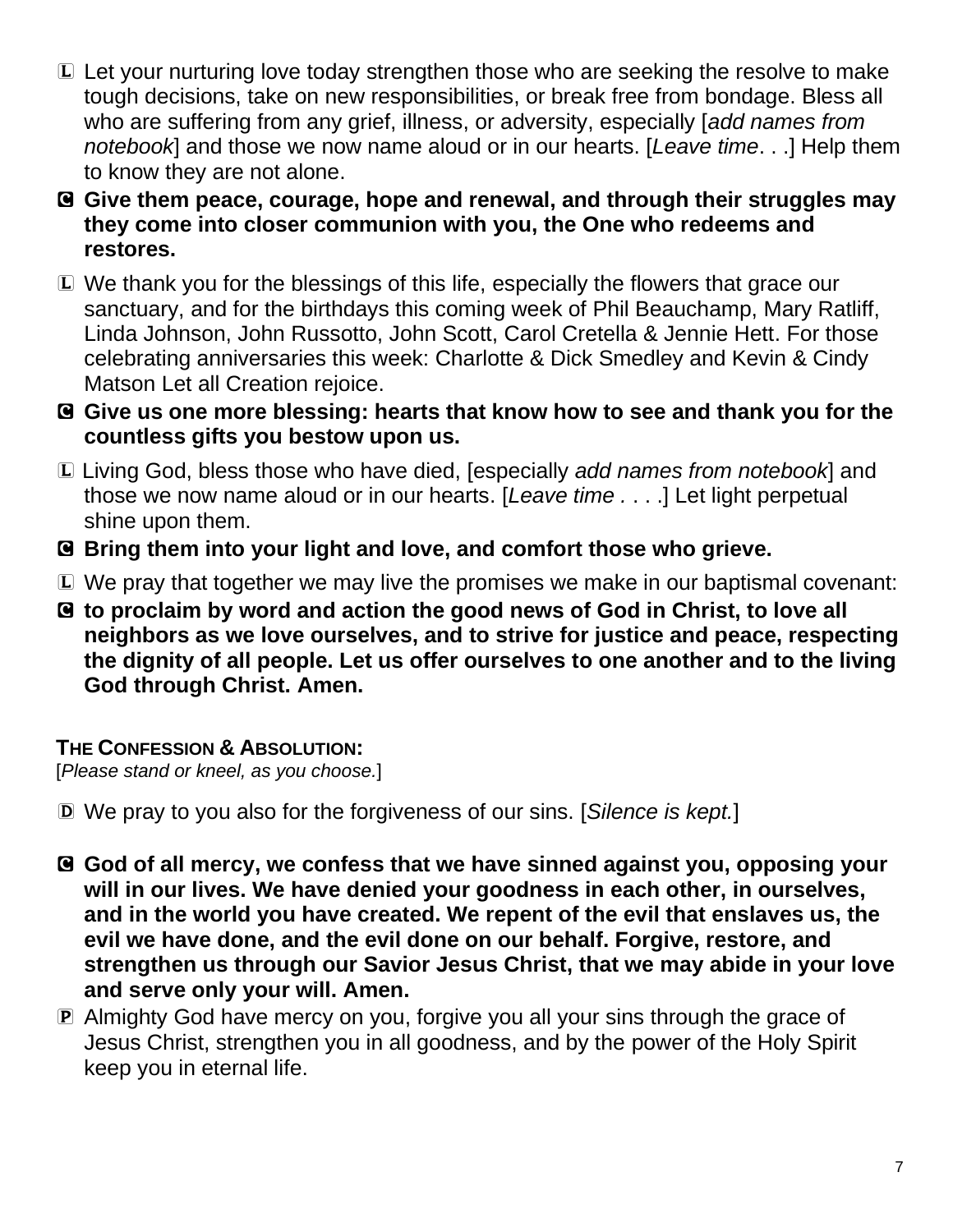#### **THE GREETING OF PEACE**

[*Please stand. During this time of social distancing, a wave or bow, accompanied by a smile and "the Peace of the Lord be with you," will do nicely.*]

P The peace of the Lord be always with you.

#### C **And also with you.**

## **THE HOLY COMMUNION**

#### **THE OFFERTORY SENTENCE**

D O Lord our God, you are worthy to receive glory and honor and power; because you have created all things, and by your well they were created and have their being.

**THE OFFERTORY** *Give Me Jesus* Spiritual [*Please be seated.*]

#### **THE PRESENTATION**

[*Please stand when invited by the Deacon.*]

D We gladly present the fruits of our lives to the God who creates us, redeems us and sustains us. May we have the grace to use them to heal God's world.

**THE PRESENTATION HYMN** *With gratitude and humble trust* **H. 705 vs 3** 

*With gratitude and humble trust we bring our best to thee, to serve thy cause and share thy love with all humanity. O thou who gavest us thyself in Jesus Christ thy Son, help us to give ourselves each day until life's work is done.*

**THE EUCHARISTIC PRAYER C** [Revised]

- P The Lord be with you.
- C **And also with you.**
- P Lift up your hearts.
- C **We lift them to the Lord.**
- P Let us give thanks to the Lord our God.
- C **It is right to give our thanks and praise.**
- P It is right to give you thanks and praise, O Lord, our God, sustainer of the universe, you are worthy of glory and praise.
- C **Glory to you for ever and ever.**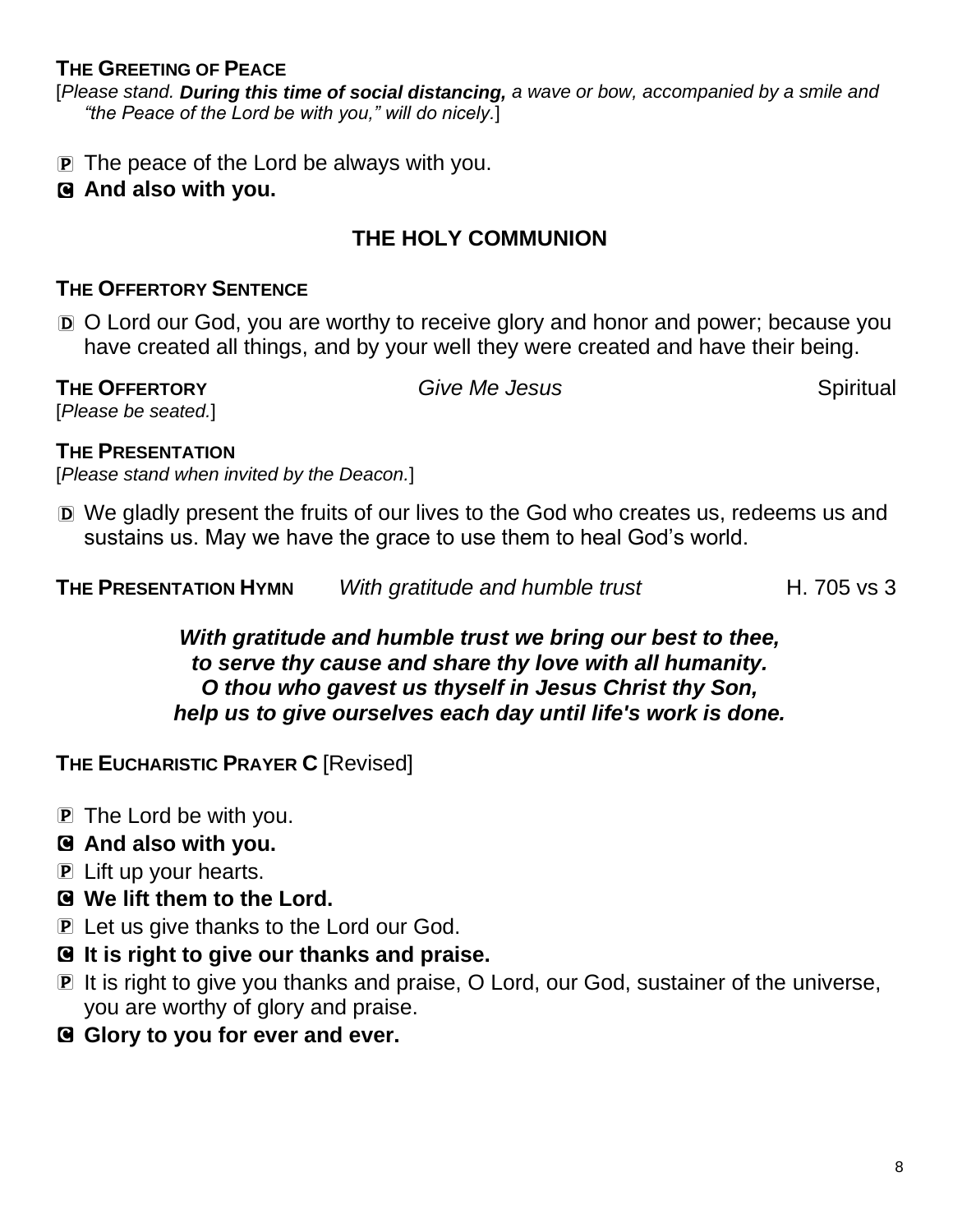P At your command all things came to be: the vast expanse of interstellar space, galaxies, suns, the planets in their courses, and this fragile earth, our island home; by your will they were created and have their being. From the primal elements you brought forth the human race, and blessed us with memory, reason, and skill; you made us the stewards of creation.

# C **Glory to you for ever and ever.**

P But still we turn against you, and betray your trust; and we turn against one another. Again and again you call us to return. Through the prophets and sages you reveal your righteous law. In the fullness of time you sent your Son, born of a woman, to be our Savior. He was wounded for our transgressions, and bruised for our iniquities. By his death he opened to us the way of freedom and peace.

# C **Glory to you for ever and ever.**

- P Therefore we praise you, joining with the heavenly chorus, with prophets, apostles, and martyrs, and with those in every generation who have looked to you in hope, to proclaim with them your glory, in their unending hymn:
- **20 Holy, holy, holy Lord, God of power and might, S 147 S 147 S 147 Resources Asset Asset Asset Asset Asset Asset Asset Asset Asset Asset Asset Asset Asset Asset Asset Asset Asset Asset Asset Asset Asset Asset Asset Asse heaven and earth are full of your glory. Hosanna in the highest. Blessed is he who comes in the name of the Lord. Hosanna in the highest.**
- P Blessed are you, Lord our God, for sending us Jesus, the Christ, who on the night he was handed over to suffering and death, took bread, said the blessing, broke the bread, gave it to his friends, and said, "Take this, and eat it: this is my body which is given for you. Do this for the remembrance of me."
- P In the same way, after supper, he took the cup of wine; he gave you thanks, and said, "Drink this, all of you: this is my blood of the new covenant, which is shed for you and for many for the forgiveness of sins. Whenever you drink it, do this for the remembrance of me."
- C **Gracious God, we recall the death of your Son Jesus Christ, we proclaim his resurrection and ascension, and we look with expectation for his coming as Lord of all the nations. We who have been redeemed by him, and made a new people by water and the Spirit, now bring you these gifts. Send your Holy Spirit upon us and upon this offering of your Church, that we who eat and drink at this holy table may share the divine life of Christ our Lord.**

**Pour out your Spirit upon the whole earth and make it your new creation. Gather your Church together from the ends of the earth into your kingdom, where peace and justice are revealed, that we, with all your people, of every language, race, and nation, may share the banquet you have promised;**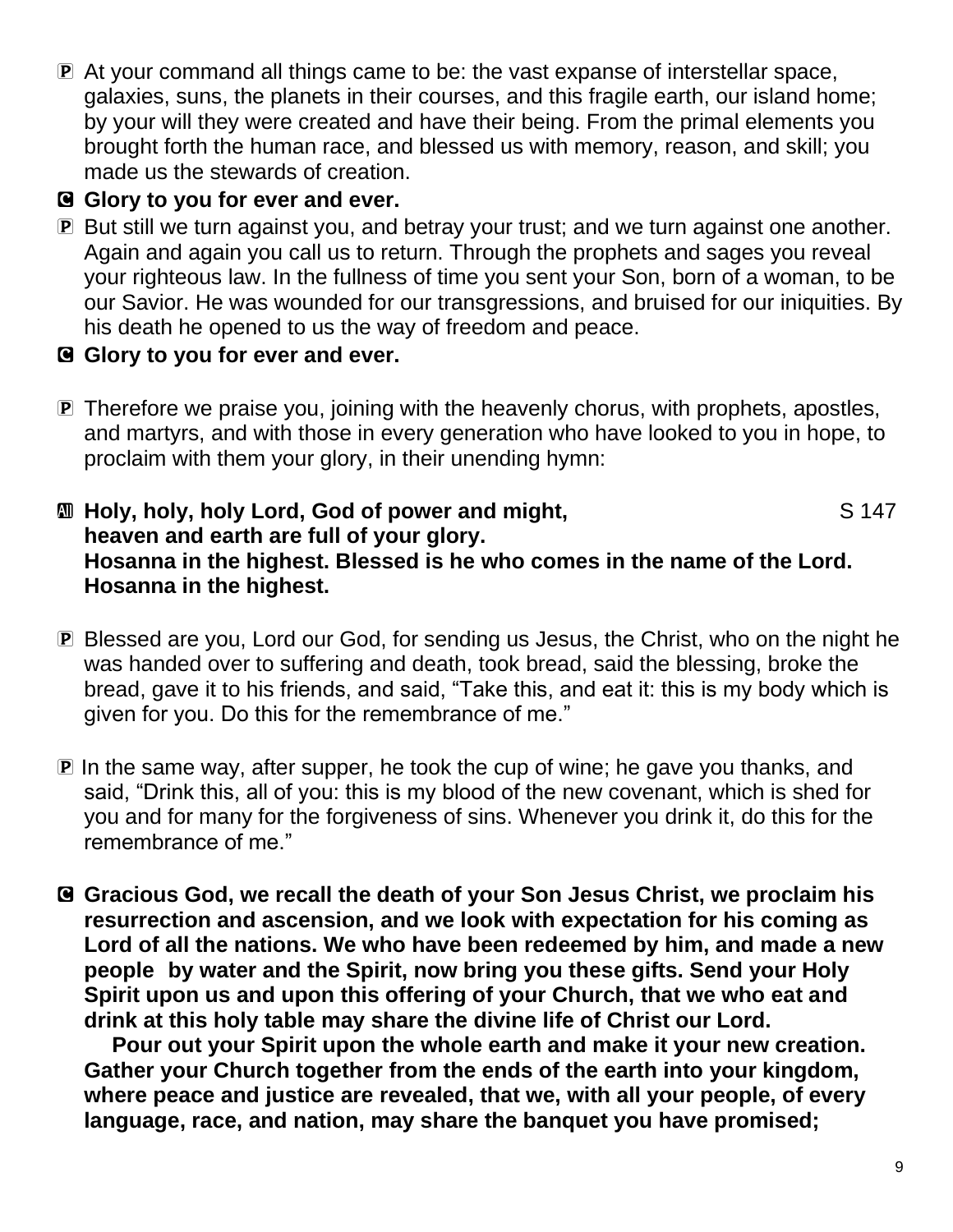P Through Christ, with Christ, and in Christ, all honor and glory are yours, creator of all.



#### **THE LORD'S PRAYER**

- P And now as our Savior Christ has taught us, we are bold to say,
- $\text{m}$  **Our Father, who art in heaven, hallowed be thy Name, thy kingdom come, thy will be done, on earth as it is in heaven. Give us this day our daily bread. And forgive us our trespasses, as we forgive those who trespass against us. And lead us not into temptation, but deliver us from evil. For thine is the kingdom, and the power, and the glory, for ever and ever. Amen.**

#### **THE BREAKING OF THE BREAD**

- P Creator of all, you gave us golden fields of wheat, whose many grains were gathered and made into this one Bread.
- C **So may your Church be gathered from the ends of the earth into your kingdom.**
- P The Gifts of God for the People of God. Take them in remembrance that Christ died for you, and feed on him in your hearts by faith, with thanksgiving.

[*You may be seated. All are welcome at the Lord's Table. Please follow the directions of the usher, who will let you know when it's your turn to go to the altar rail. During this time of social distancing, we need to approach the altar rail one at a time. Small cups with a wafer and wine will be on the altar rail. Please pick them up and consume them in turn when the server invites you to with the words, "The Body of Christ, the Bread of Heaven" and "The Blood of Christ, the Cup of Salvation." Place the cups you used*  into the basket on the altar rail. When you are finished, please return to your seat by the *side aisle.*]

**THE CHANT COME, My Way, My Truth, My Life H. 487** 

*Come, my Way, my Truth, my Life: such a way as gives us breath; such a truth as ends all strife; such a life as killeth death.*

*Come, my Light, my Feast, my Strength: such a light as shows a feast; such a feast as mends in length; such a strength as makes his guest.*

*Come, my Joy, my Love, my Heart: such a joy as none can move; such a love as none can part; such a heart as joys in love.*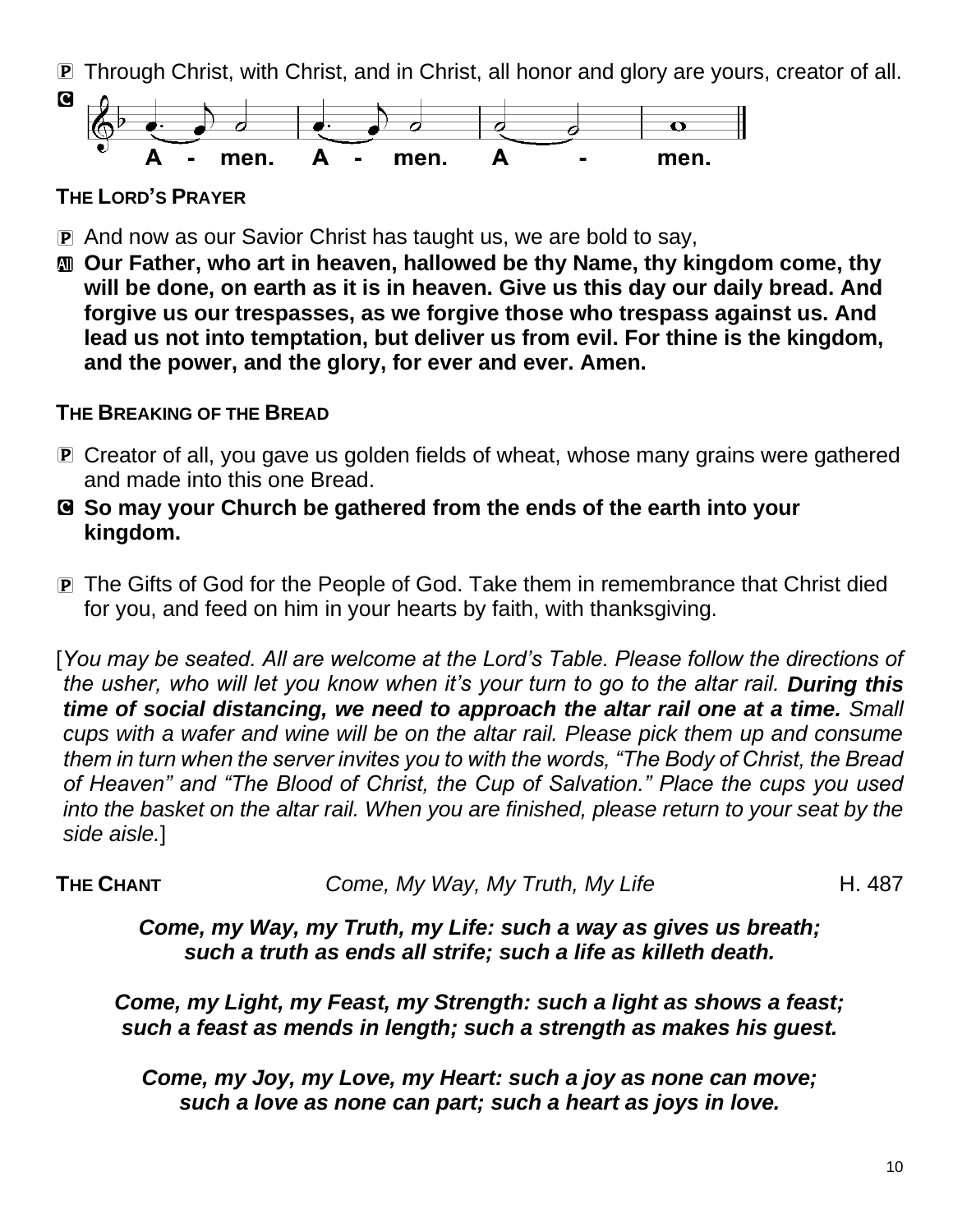### **THE PRAYER AFTER COMMUNION**

[*Please kneel or stand, as you choose.*]

 $\overline{p}$  Let us pray...

C **Loving God, we give you thanks for restoring us in your image and nourishing us with spiritual food in the Sacrament of Christ's Body and Blood. Now send us forth a people, forgiven, healed, renewed; that we may proclaim your love to the world and continue in the risen life of Christ our Savior. Amen.**

#### **THE BLESSING**

[*Please stand.*]

P God bless your eyes to see the world as God sees, your lips to speak to others as if to Christ, your hands to work and heal in the power of the Holy Spirit, your minds to discern what is excellent, admirable, true, holy, just, pure, lovely, and worthy of praise. Our Triune God, God the Father, God the Son, and God the Holy Spirit bless your hearts and set them on fire.

C **Amen.**

**THE SENDING HYMN** *Lord, Dismiss Us* **H. 344** 

*Lord, dismiss us with thy blessing; fill our hearts with joy and peace; let us each, thy love possessing, triumph in redeeming grace: O refresh us, O refresh us, traveling through this wilderness.*

*Thanks we give and adoration for thy Gospel's joyful sound: may the fruits of thy salvation in our hearts and lives abound: ever faithful, ever faithful to thy truth may we be found;*

*so that when thy love shall call us, Savior, from the world away, fear of death shall not appall us, glad thy summons to obey. May we ever, may we ever reign with thee in endless day.*

#### **THE DISMISSAL**

D Go in peace to love and serve the Lord. C **Thanks be to God!** 

**THE POSTLUDE** *Prince of Denmark's March* J. Clarke